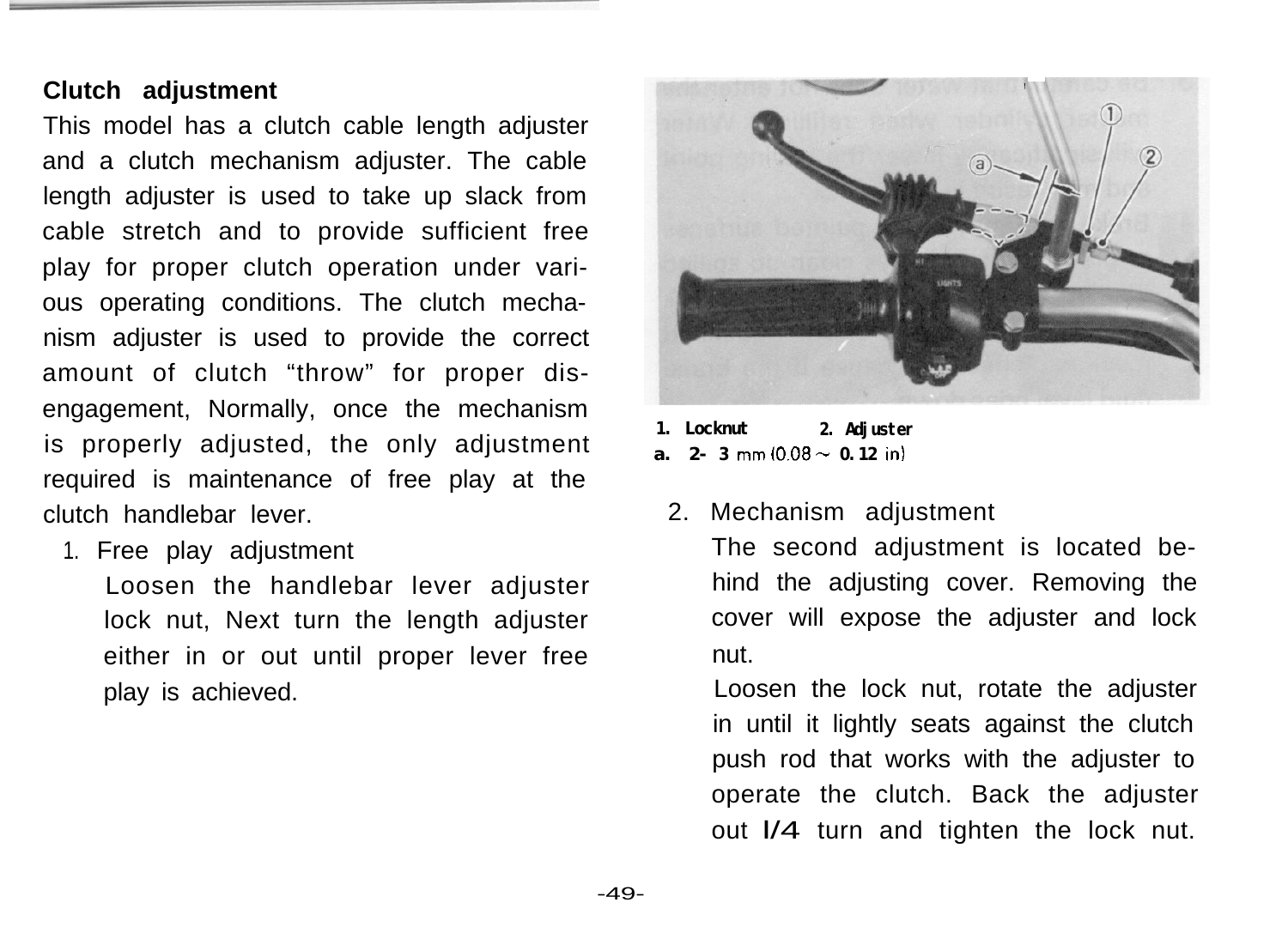This adjustment must be checked because heat and clutch wear will affect this free play, possibly enough to cause incomplete clutch operation. Recheck clutch cable adjustment at the handlebar after adjusting.



1. Lock nut 2. Adjuster

Cable inspection and lubrication

1. Damage to the outer housing of the various cables may cause corrosion. Often free movement will be obstructed. An unsafe condition may result, so replace such cables as soon as possible.

2. If the inner cables do not operate smoothly, lubricate or replace them.

Recommended lubricant: Yamaha chain and cable lube or 10W/30 motor oil

Throttle cable and grip lubrication

The throttle twist grip assembly should be greased when the cable is lubricated, since the grip must be removed to get at the end of the throttle cable. Two screws clamp the throttle housing to the handlebar. Once these two are removed, the end of the cable can be held high to pour in several drops of lubricant. With the throttle grip disassembled, coat the metal surface of the grip assembly with a suitable all-purpose grease to cut down friction.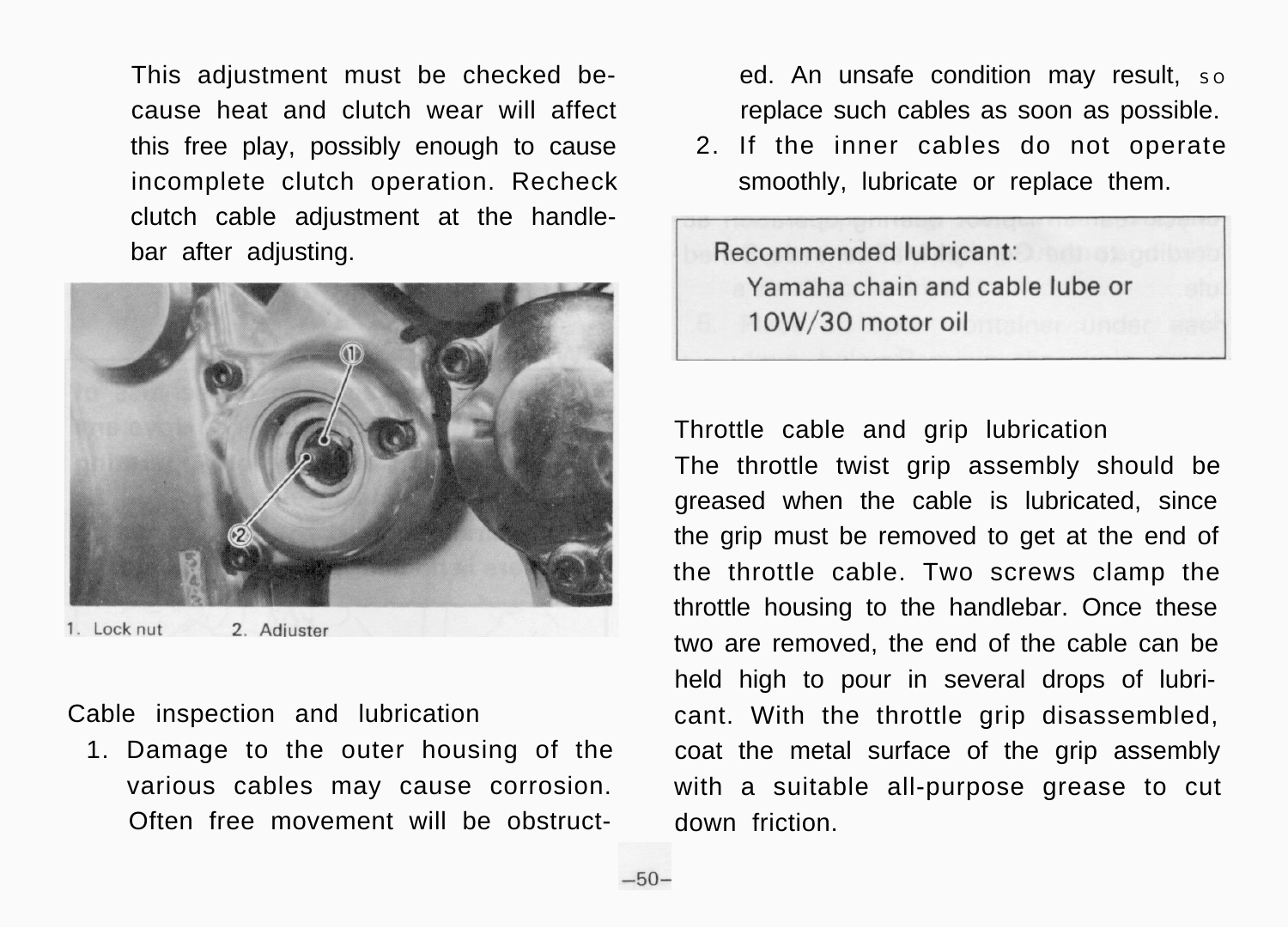**Rear arm pivot bearings**

**The swing arm must pivot freely on its bearings but not have any excess play. Have your Yamaha dealer or other qualified mechanic check rear arm pivot bearing operation according to the General Maintenance Schedule.**

**Brake and change pedal/Brake and clutch lever**

**Lubricate the pivoting parts of each lever and pedal.**

Recommended lubricant: Yamaha chain and cable lube or 10W/30 motor oil

**Center and side stand pivots Lubricate the center and side stands at their pivot points.**

Recommended lubricants: Yamaha chain and cable lube or 10W/30 motor oil

## **Front fork oil change**

## **,--WARNING:**

- **1. Fork oil leakage can cause loss of stability and safe handling. Have any problem corrected before operating the motorcycle.**
- **2. Securely support the motorcycle so there is no danger of it falling over.**
- **1. Raise the motorcycle or remove the front wheel so that there is no weight on the front end of the motorcycle. Remove the handlebar.**
- **2. Remove the rubber cap from the top of each fork.**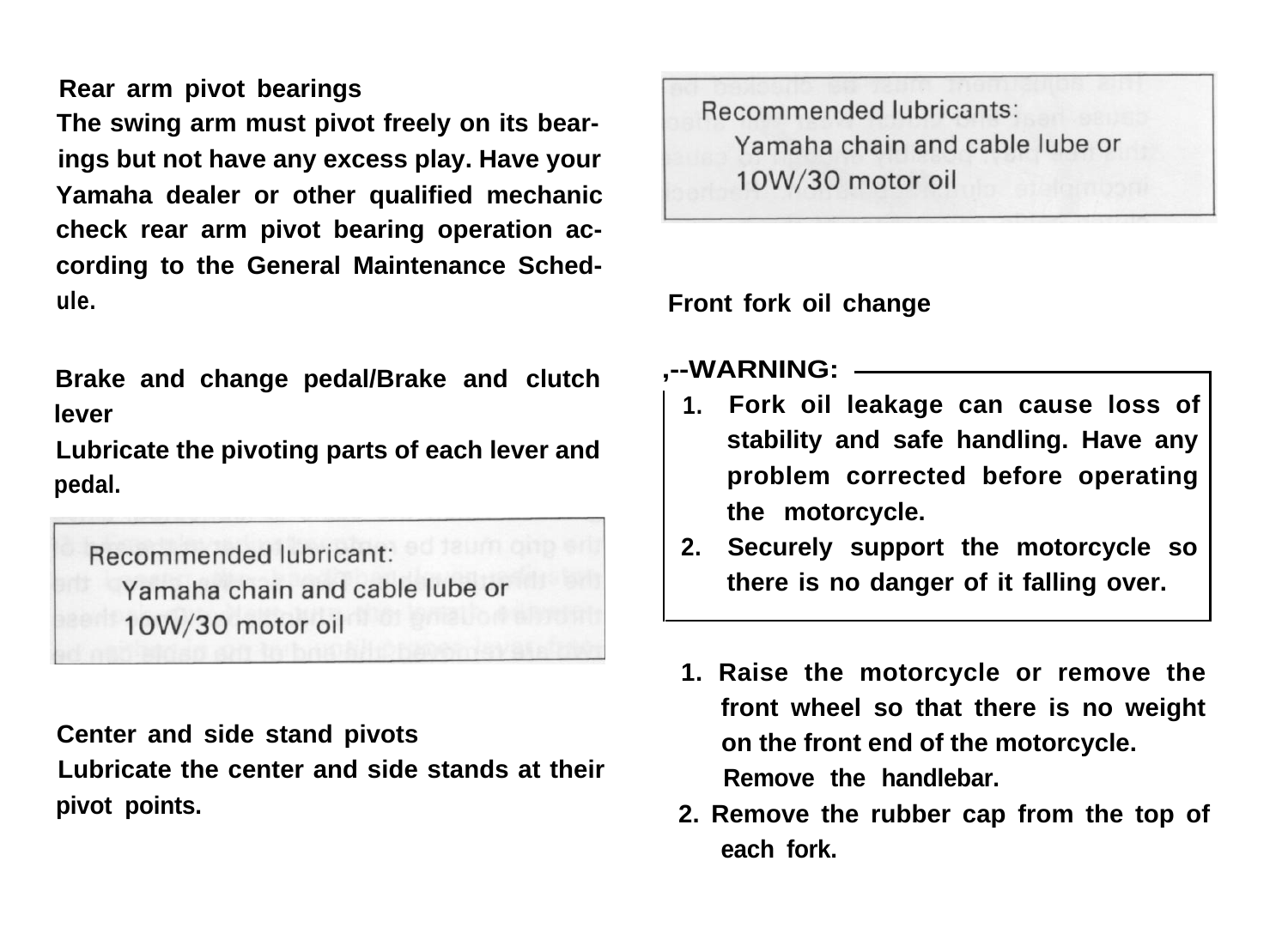

**1. Rubbercap**

**3. Keep the** valve open while pressing it for several seconds so that the air can be let out of the inner tube.



- 4. The spring seat and fork spring are retained by a stopper ring (spring wire circlip). It is necessary to depress the spring seat and fork spring to remove the stopper ring. Remove the stopper ring by carefully prying out one end with a small screwdriver.
- 5. Place an open container under each drain hole. Remove the drain screw from each outer tube.

-WARNING:

Do **not allow oil to contact the disc brake components. If any oil should contact the brake components it must be removed before the motorcycle is operated. Oil will cause diminished braking capacity and will damage the rubber components of the brake assembly.**

I-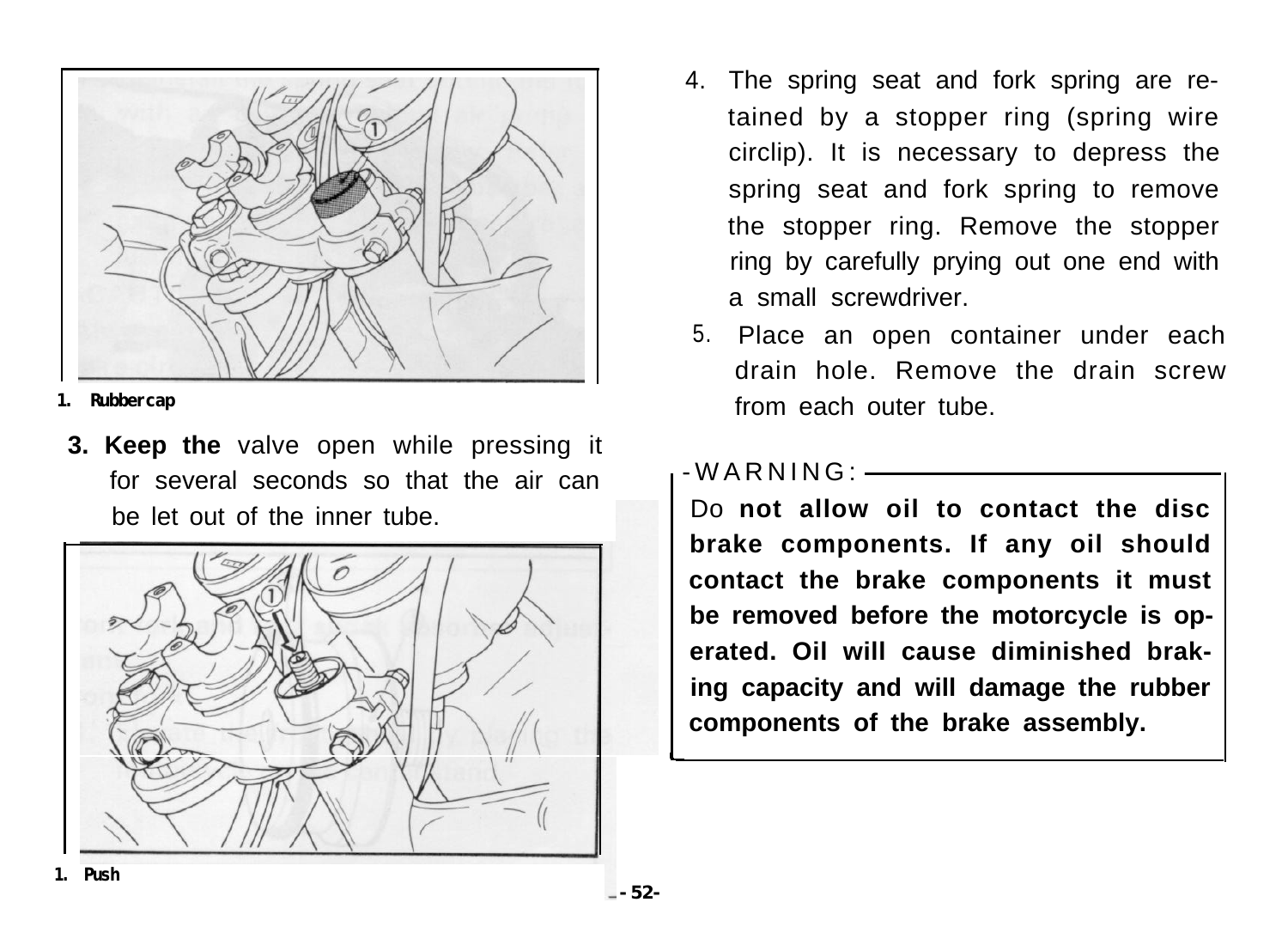

1 Drain screw

- 6. When most of the oil has drained, slowly raise and lower the outer tubes to pump out the remaining oil.
- 7. Inspect the drain screw gasket. Replace if damaged. Reinstall the drain screw.
- 8. Pour the specified amount of oil into the fork inner tube.

Front fork oil (each fork):

195 cc (6.60 oz) Yamaha Fork Oil 10 wt or equivalent



- 9. After filling. slowly pump the forks up and down to distribute the oil.
- 10. Inspect the "O-ring" on the spring seat. Replace "O-ring" if damaged.

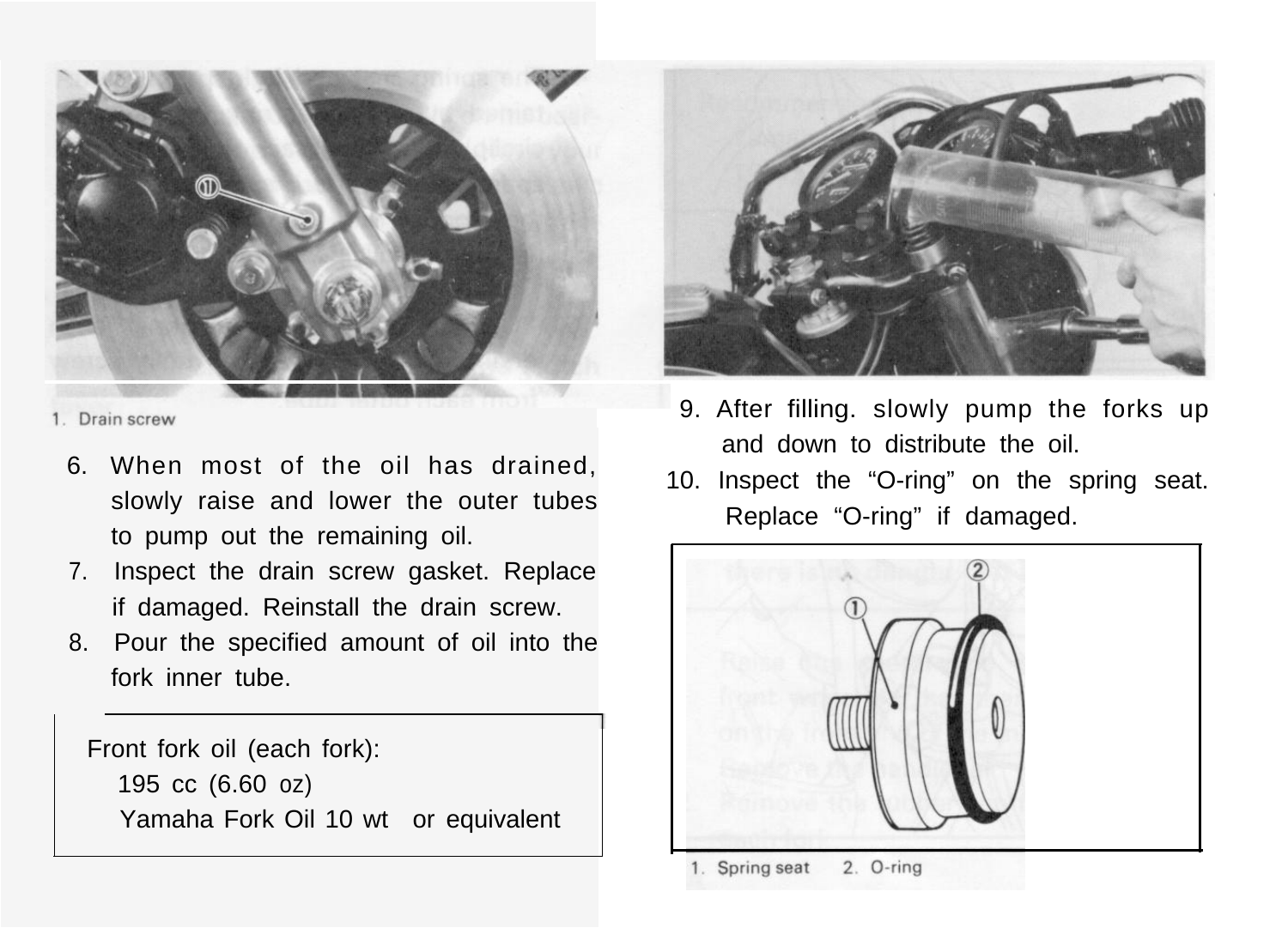11. Reinstall the spring seat and fill the fork with air using a manual air pump or other pressurized air supply. Refer to "Front fork and rear shock absorber adjustment" for proper air pressure adjusting.

 $-CAUTION:$ 

Always use a new stopper ring (spring wire circlip).

Maximum air pressure: 2.5 kg/cm<sup>2</sup> (36 psi) Do not exceed this amount

Front fork and rear shock absorber adjustment

Front fork:

1. Elevate the front wheel by placing the motorcycle on the center stand.

NOTE:

When checking and adjusting the air pressure, there should be no weight on the front end of the motorcycle.

- 2. Remove the rubber cap from the top of each fork.
- 3. Using the air gauge, check and adjust the air pressure.

If the air pressure is increased, the suspension becomes stiffer and if decreased, it becomes softer.

To increase:

Use a manual air pump or other pressurized air supply.

To decrease:

Release the air by pushing the valve pin.